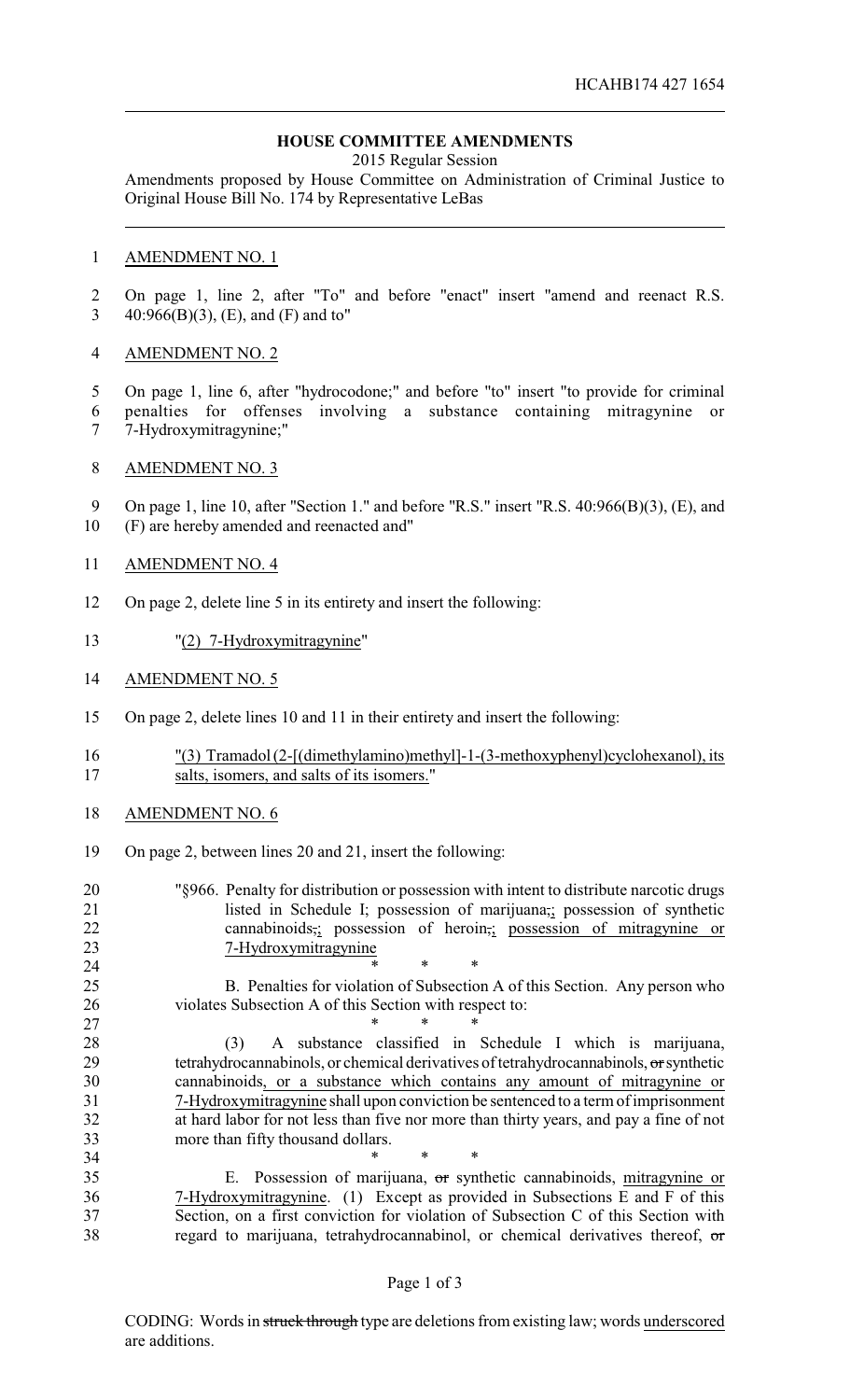synthetic cannabinoids, or a substance which contains any amount of mitragynine or 7-Hydroxymitragynine, the offender shall be fined not more than five hundred dollars, imprisoned in the parish jail for not more than six months, or both.

 (2)(a) Except as provided in Subsection F or G of this Section, on a second conviction for violation of Subsection C of this Section with regard to marijuana, tetrahydrocannabinol or chemical derivatives thereof, or synthetic cannabinoids, or a substance which contains any amount of mitragynine or 7-Hydroxymitragynine, 8 the offender shall be fined not less than two hundred fifty dollars, nor more than two<br>9 thousand dollars, imprisoned with or without hard labor for not more than five years thousand dollars, imprisoned with or without hard labor for not more than five years, or both.

 (b) If the court places the offender on probation, the probation shall provide for a minimum condition that he participate in a court-approved substance abuse program and perform four eight-hour days of court-approved community service activities. Any costs associated with probation shall be paid by the offender.

 (3) Except as provided in Subsection F or G of this Section, on a third or subsequent conviction for violation of Subsection C of this Section with regard to 17 marijuana, tetrahydrocannabinol or chemical derivatives thereof, or synthetic cannabinoids, or a substance which contains any amount of mitragynine or 7-Hydroxymitragynine, the offender shall be sentenced to imprisonment with or without hard labor for not more than twenty years, and may, in addition, be sentenced to pay a fine of not more than five thousand dollars.

 (4) A conviction for the violation of any other statute or ordinance with the same elements as R.S. 40:966(C) prohibiting the possession of marijuana, 24 tetrahydrocannabinol or chemical derivatives thereof, or synthetic cannabinoids, or<br>25 a substance which contains any amount of mitragynine or 7-Hydroxymitragynine a substance which contains any amount of mitragynine or 7-Hydroxymitragynine shall be considered as a prior conviction for the purposes of this Subsection relating to penalties for second, third, or subsequent offenders.

 (5) A conviction for the violation of any other statute or ordinance with the same elements as R.S. 40:966(B)(3) prohibiting the distributing or dispensing or possession with intent to distribute or dispense marijuana, of marijuana,<sup>1</sup> 31 tetrahydrocannabinol or chemical derivatives thereof, or synthetic cannabinoids, or a substance which contains any amount of mitragynine or 7-Hydroxymitragynine shall be considered as a prior conviction for the purposes of this Subsection relating 34 to penalties for second, third, or subsequent offenders.<br>35 F. Except as otherwise authorized in this Part:

35 F. Except as otherwise authorized in this Part:<br>36 (1) Any person who knowingly or intentional (1) Any person who knowingly or intentionally possesses sixty pounds or more, but less than two thousand pounds of marijuana, tetrahydrocannabinol or 38 chemical derivatives thereof, or synthetic cannabinoids, or a substance which contains any amount of mitragynine or 7-Hydroxymitragynine shall be sentenced to serve a term of imprisonment at hard labor of not less than five years, nor more than thirty years, and to pay a fine of not less than fifty thousand dollars nor more than one hundred thousand dollars.

 (2) Any person who knowingly or intentionally possesses two thousand pounds or more, but less than ten thousand pounds of marijuana, 45 tetrahydrocannabinol or chemical derivatives thereof, or synthetic cannabinoids, or a substance which contains any amount of mitragynine or 7-Hydroxymitragynine shall be sentenced to serve a term of imprisonment at hard labor of not less than ten years nor more than forty years, and to pay a fine of not less than one hundred thousand dollars nor more than four hundred thousand dollars.

 (3) Any person who knowingly or intentionally possesses ten thousand pounds or more of marijuana, tetrahydrocannabinol or chemical derivatives thereof, 52 or synthetic cannabinoids, or a substance which contains any amount of mitragynine or 7-Hydroxymitragynine shall be sentenced to serve a term of imprisonment at hard labor of not less than twenty-five years, nor more than forty years and to pay a fine of not less than four hundred thousand dollars nor more than one million dollars.  $*$  \* \* \* \* "

Page 2 of 3